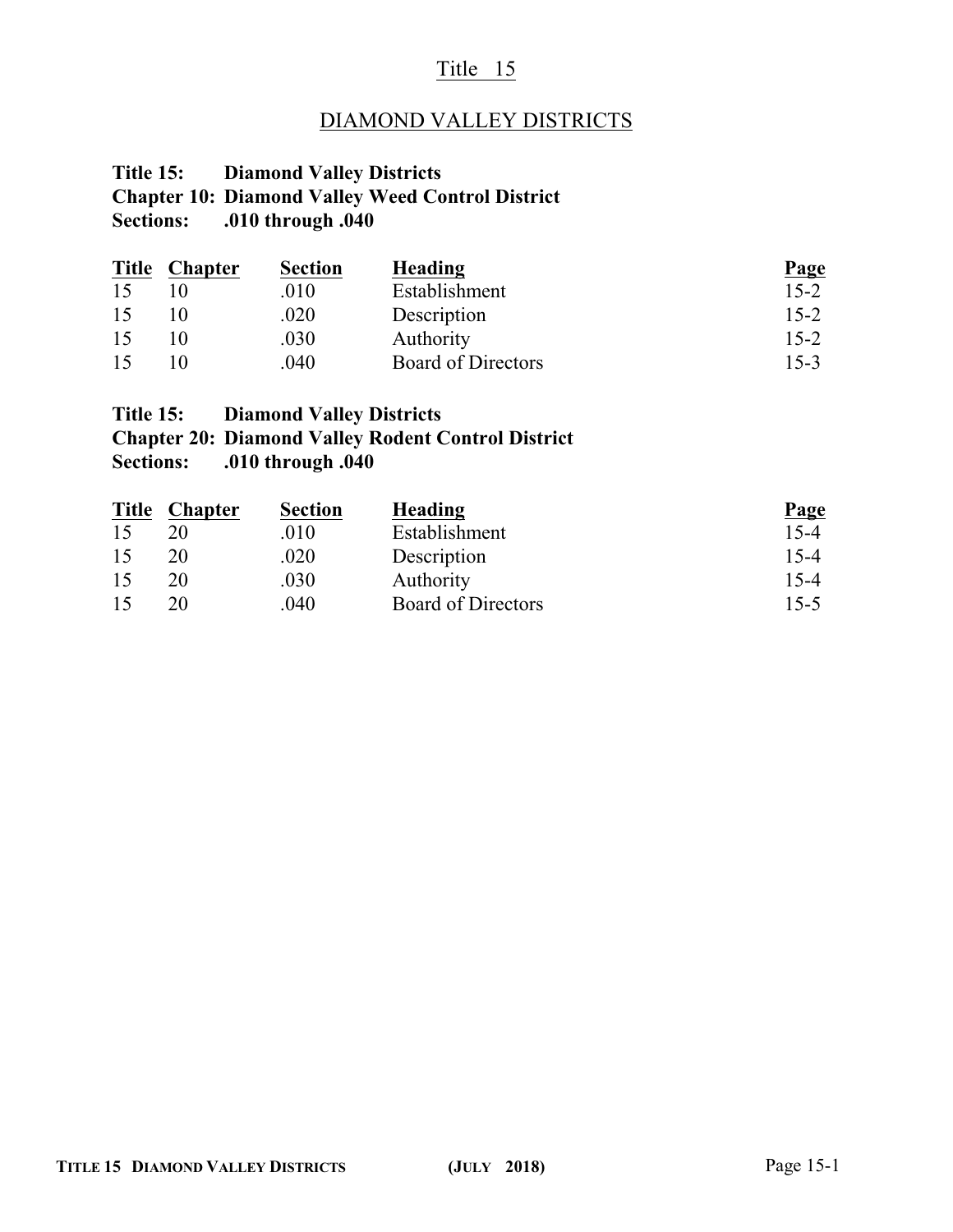## Chapter 10 - DIAMOND VALLEY WEED CONTROL DISTRICT

### .010 Establishment

The Board of County Commissioners received a properly constituted and verified petition, drawn and submitted pursuant to N.R.S. 555.203, signed by more than sixty-five percent (65%) of the landowners in a more or less contiguous portion of Diamond Valley, Eureka County, Nevada, and proper justification appears to exist for the establishment of a weed control district for the beneficial eradication of the noxious weeds within Diamond Valley, Eureka County, Nevada. A weed control district is established to be known as the Diamond Valley Weed Control District.

#### .020 Description

The Diamond Valley Weed Control District shall encompass the following described lands:

Range 53 East, Township 21 North:

Sections: 1,2,3,4,5,6,7,8,9,10,11,12, 13, 14, 15, 16, 17, 18, 20, 21, 22, 23, 24, 25, 26, 27, 28, 29, 33, 35, 36.

Range 53 East, Township 20 North: Sections: 1, 2, 3, 4, 9, 10, 11, 15, 16, 17, 18, 20, 21, 22, 28, 29, 30, 32.

Range 54 East, Township 21 North: Sections: 4, 5, 8, 16, 17, 20.

Range 54 East, Township 21 ½ North: Sections: 32, 33, 34.

Range 54 East, Township 22 North: Sections: 4, 5, 6, 7, 8, 18, 19, 22, 27, 28, 32, 33.

Range 54 East, Township 23 North: Sections: 20, 28, 29, 30, 32.

.030 Authority

The Diamond Valley Weed Control District shall be invested with full powers to do and accomplish all things connected with weed control consonant with the established laws of the State.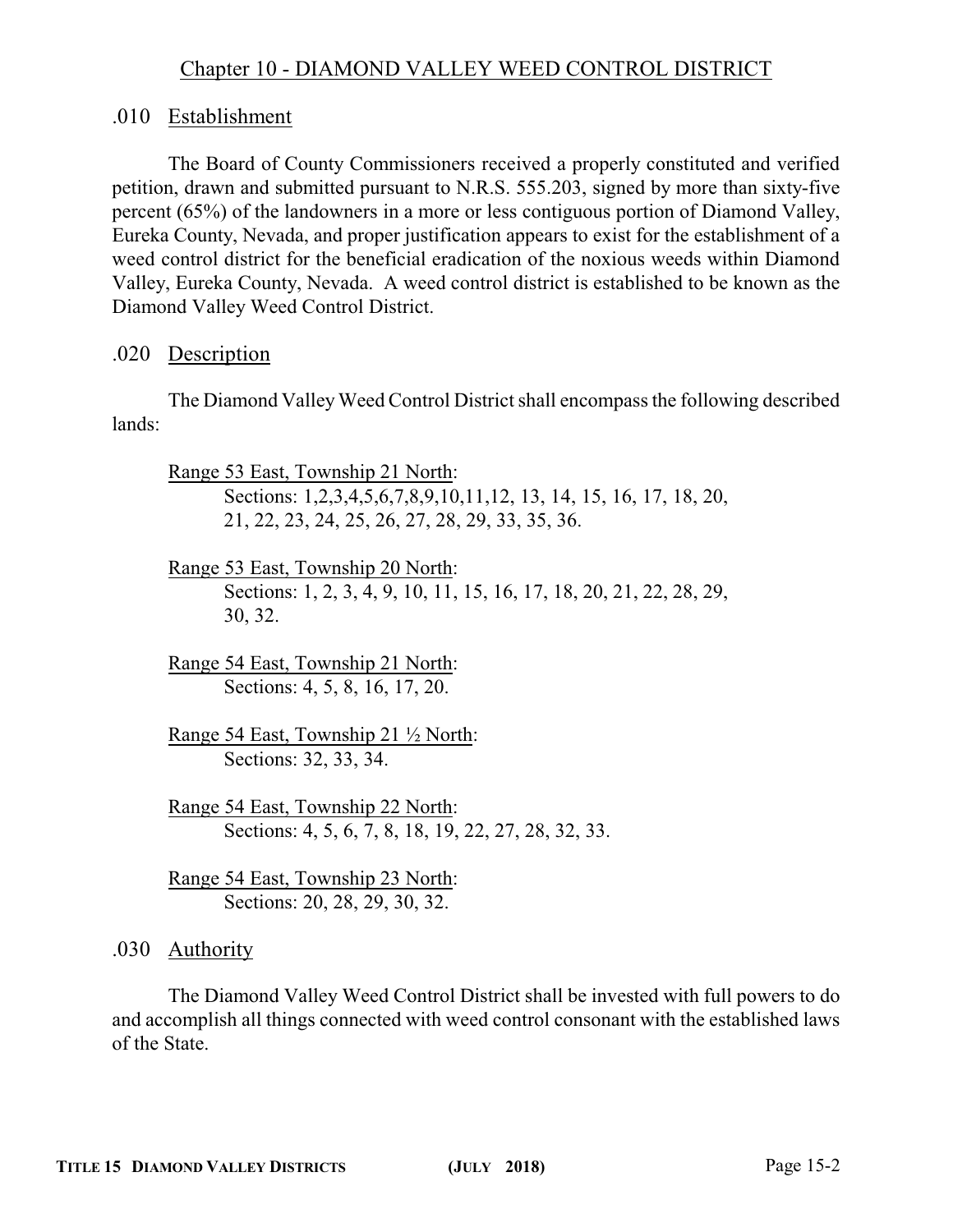### .040 Board of Directors

The Diamond Valley Weed Control District Board of Directors shall consist of three (3) members to be appointed by the Board of County Commissioners. One (1) member of the Board of Directors shall be appointed each year, and the term of office shall be three (3) years in accordance with N.R.S. 555.205.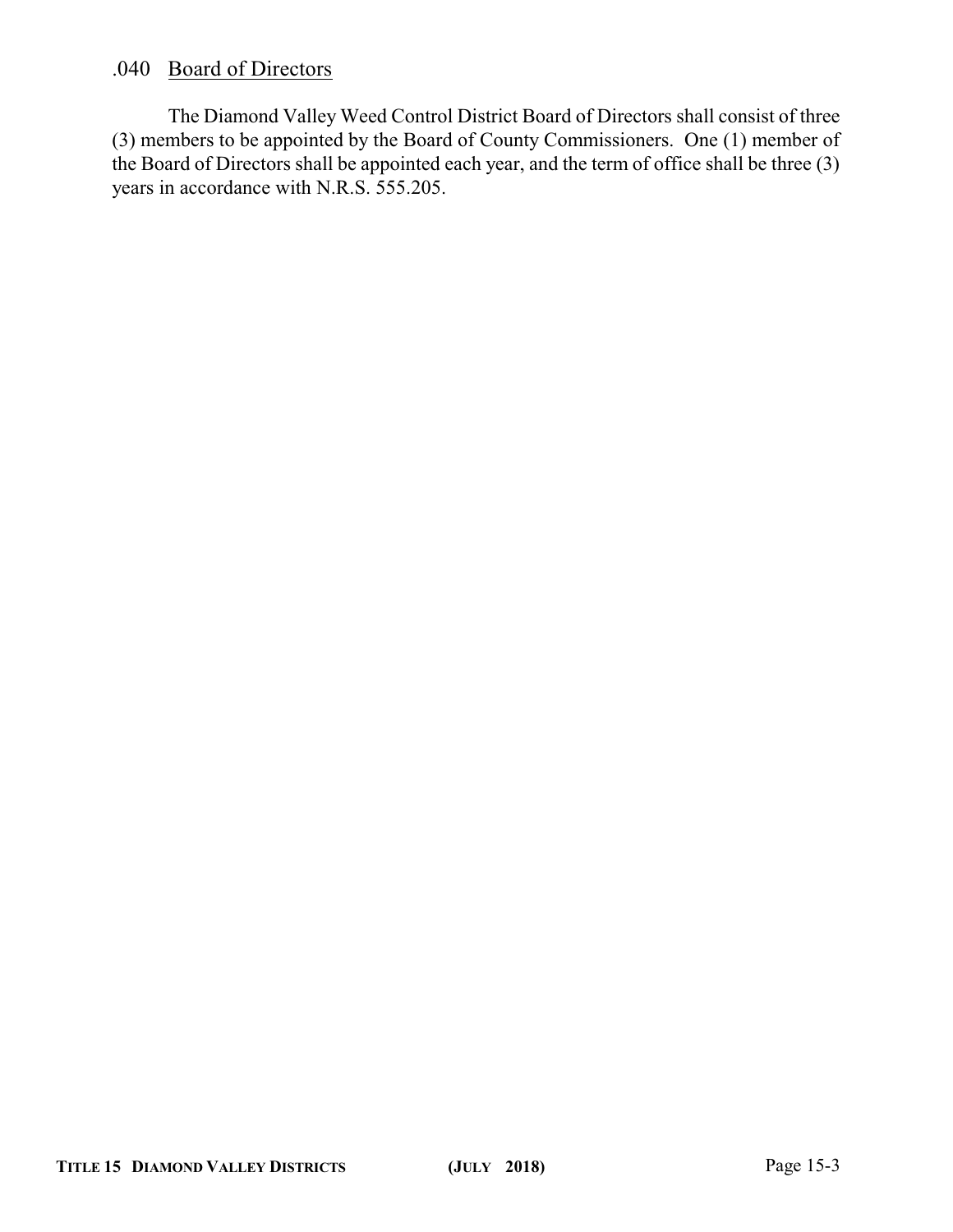# Chapter 20 - DIAMOND VALLEY RODENT CONTROL DISTRICT

## .010 Establishment

The Board of County Commissioners received a properly constituted and verified petition, drawn and submitted pursuant to N.R.S. 555.510, signed by more than sixty-five percent (65%) of the landowners in a more or less contiguous portion of Diamond Valley, Eureka County, Nevada, and proper justification appears to exist for the establishment of a rodent control district for the beneficial control of rodents on certain lands within Diamond Valley, Eureka County, Nevada. A rodent control district is established to be known as the Diamond Valley Rodent Control District.

### .020 Description

The Diamond Valley Rodent Control District shall encompass the following described lands:

Range 53 East, Township 20 North: Sections: 1, 2, 3, 4, 9, 10, 11, 15, 16, 17, 18, 20, 28, 29, 30, 32.

Range 53 East, Township 21 North: Sections: 1,2,3,4,5,6,7,8,9,10,11,12, 13, 14, 15, 16, 17, 18, 20, 21, 22, 23, 24, 25, 26, 27, 28, 29, 33, 35, 36.

Range 53 East, Township 20 North: Sections: 1, 2, 3, 4, 9, 10, 11, 15, 16, 17, 18, 20, 21, 22, 28, 29, 30, 32.

Range 54 East, Township 21 North: Sections: 4, 5, 8, 16, 17, 20.

Range 54 East, Township 21 ½ North: Sections: 32, 33, 34.

Range 54 East, Township 22 North: Sections: 4, 5, 6, 7, 8, 18, 19, 22, 27, 28, 32, 33.

Range 54 East, Township 23 North: Sections: 20, 28, 29, 30, 32.

.030 Authority

The Diamond Valley Rodent Control District shall be invested with full powers to do and accomplish all things connected with rodent control consonant with the established laws of the State.